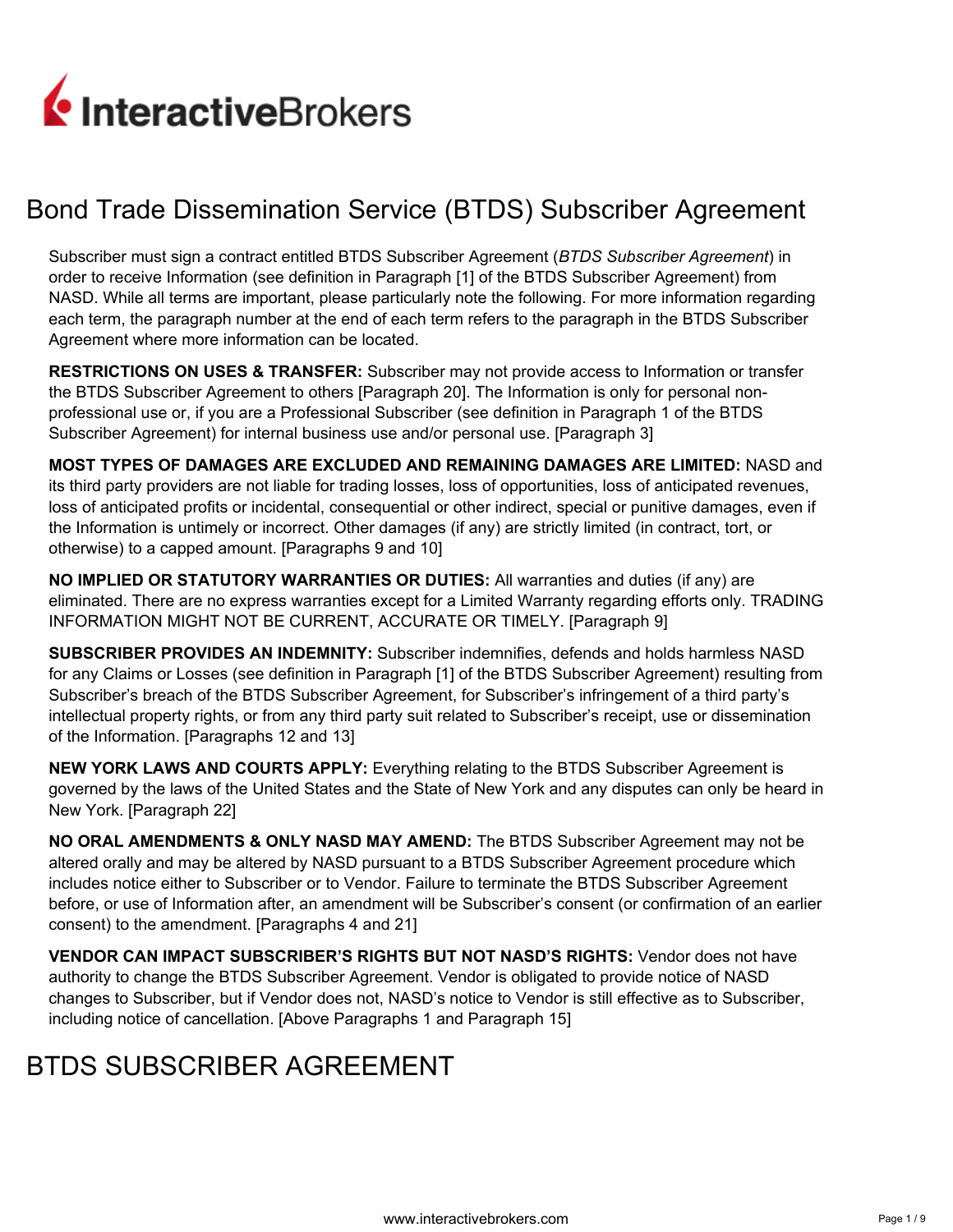The BTDS Subscriber Agreement appears below. If you are at least 18 years old, execute it as either a Professional or a Non-Professional Subscriber by signing your name or other symbol of your signature on the "Signature" line in the appropriate signature part(s) below. If you signed the BTDS Subscriber Agreement, make a copy for your records (electronically or otherwise). If you did not intend to sign, or signed electronically in error, click on "Cancel". To confirm your signature and the accuracy of the information above click on "Signature Confirmed" which will submit the BTDS Subscriber Agreement and legally bind Subscriber to the BTDS Subscriber Agreement.

# **A. MANDATORY FOR ALL SUBSCRIBERS Subscriber:**

**Date of Execution:** Jun 29, 2022

# **THE VENDOR (INCLUDING ITS REPRESENTATIVES AND AGENTS) MAY NOT MODIFY OR WAIVE ANY TERM OF THIS BTDS SUBSCRIBER AGREEMENT. ANY ATTEMPT TO MODIFY THIS BTDS SUBSCRIBER AGREEMENT, EXCEPT BY NASD, IS VOID.**

# *1. Definitions and Usages.*

- a. "NASD" means The National Association of Securities Dealers, Inc. and its subsidiaries, affiliated entities.
- b. "Information" means certain data and other information relating to eligible corporate debt securities or other financial instruments, products, vehicles or devices; or relating to Persons regulated by NASD or to activities of NASD; or gathered by NASD from other sources.
- c. "Or" includes the word "and".
- d. "Business Day" means any day when NASD is disseminating the Information in real-time.
- e. "Claims or Losses" means any and all liabilities, obligations, losses, damages, penalties, claims, actions, suits, costs, judgments, settlements, and expenses of whatever nature, whether incurred by or issued against an indemnified party or a third party, including (1) indirect, special, punitive, consequential or incidental loss or damage, (including trading losses, loss of opportunities, loss of anticipated revenues, loss of anticipated profits, loss by reason of shutdown in operation or increased expenses of operation, or other indirect loss or damage) and (2) administrative costs, investigatory costs, litigation costs, and auditors' and attorneys' and fees and disbursements (including, in each case, in-house personnel).
- f. "Including", "includes" or "include" shall mean "including, without limitation".
- 9. "Person" means any natural person, proprietorship, corporation, partnership, or other entity whatsoever.
- h. "Non-Professional" -- As used in Rule 7010(k)(3) a "Non-Professional" is a natural person who uses TRACE transaction data solely for his or her personal, non-commercial use. A Non-Professional subscriber must agree to certain terms of use of the TRACE data, including that he or she receive and use the TRACE transaction data solely for his or her personal, non-commercial use. Persons who are excluded from the definition of "Non-Professional" include a person that (a) is not a natural person; (b) is registered or qualified in any capacity with the SEC, the Commodities Futures Trading Commission, any state securities agency, any securities exchange or association, or any commodities or futures contract market or association or an employee of the above and, with respect to any person identified in this subparagraph b., uses TRACE transaction data for other than personal, non-commercial use; (c) is engaged as an "investment advisor" as that term is defined in Section 201(11) of the Investment Advisors Act of 1940 (whether or not registered or qualified under that Act) or an employee of the above and, with respect to any person identified in this subparagraph c., uses TRACE transaction data for other than personal, non-commercial use; (d) is employed by a bank or other organization exempt from registration under federal or state securities laws to perform functions that would require registration or qualification if such functions were performed for an organization not so exempt, or any other employee of a bank, insurance company or such other organization referenced above and, with respect to any person identified in this subparagraph d., uses TRACE transaction data for other than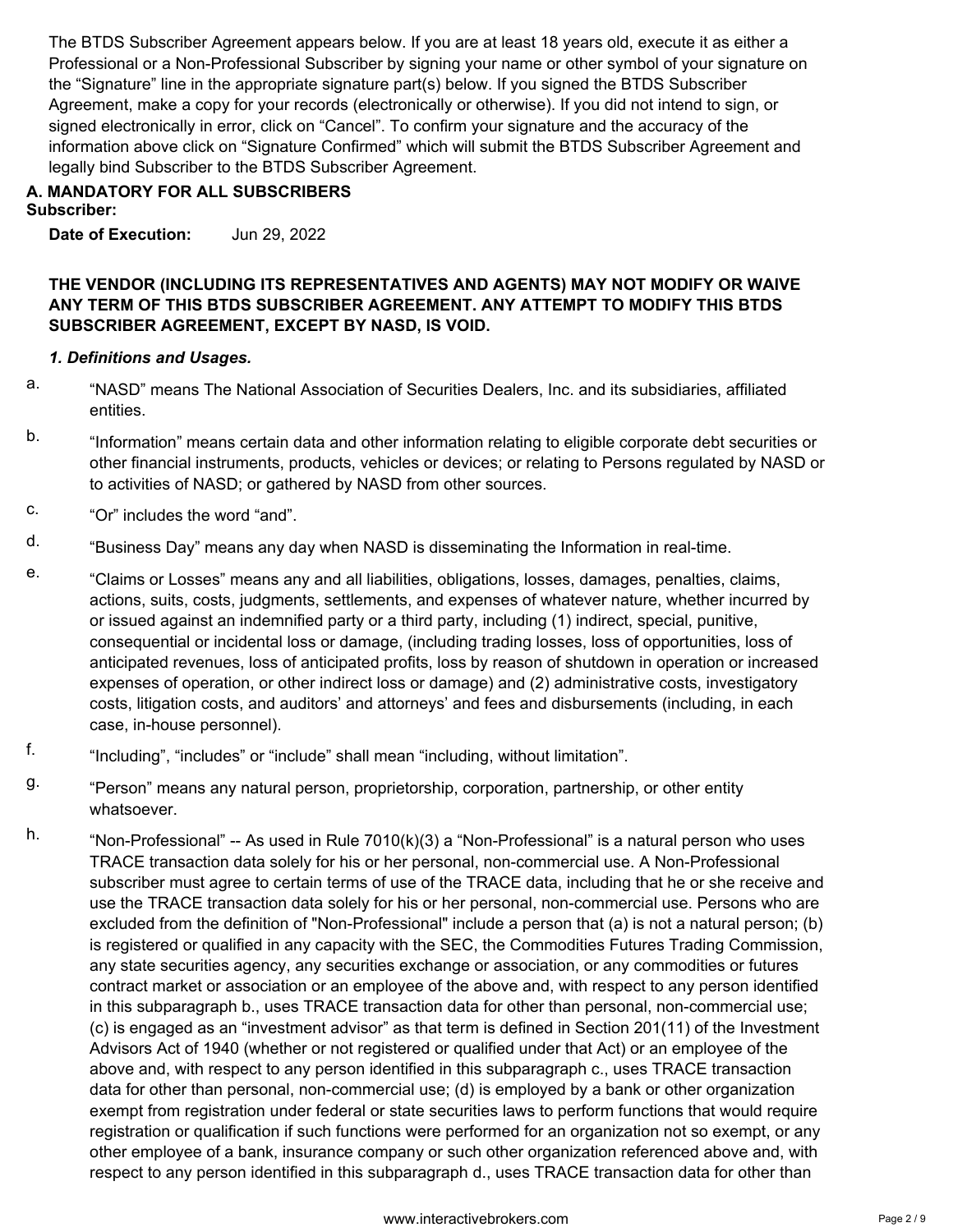personal, non-commercial use; or (e) is engaged in, or has the intention to engage in, any redistribution of all or any portion of the TRACE transaction data."

- i. "Professional Subscriber" means all other persons who do not meet the definition of Non-Professional Subscriber. When it appears alone, the word "Subscriber" encompasses all Non-Professional and Professional Subscribers.
- <sup>j.</sup> "Tax-Exempt Organization" as used in Rule 7010(k)(3) means an organization that is described in Section 501(c) of the Internal Revenue Code (26 U.S.C. §501(c)); has received recognition of the exemption from federal income taxes from the Internal Revenue Service; and obtains and uses Real-Time TRACE transaction data solely for redistribution to Non-Professionals, as defined for purposes of Rule  $7010(k)(3)$ , at no charge.
- $k.$  "Vendor's Service" means the service from a vendor, including the data processing equipment, software, and communications facilities related thereto, for accessing, receiving, processing, transmitting, using and disseminating the Information to or by Subscriber.

2. Subscriber is granted the right to receive from NASD the Information under the terms stated herein and in the NASD Rules. "NASD Rules" shall mean all applicable laws (including intellectual property, communications, and securities laws), statutes, and regulations, the rules and regulations of the SEC, the rules and regulations of NASD including those requirements established by NASD's rule filings (with such SEC approval as may be required), NASD's decisions and interpretations or successors of the components of the NASD Rules, as they may exist at the time. For Professional Subscriber, if any payment is due directly to NASD under this BTDS Subscriber Agreement, payment in full is due NASD in immediately available U.S. funds by check or electronic funds transfer drawn against a United States bank or other financial institution acceptable to NASD or by any other means mutually acceptable to the parties, within thirty (30) days of the date of an invoice, whether or not use is made of, or access is made to, the Information. Interest at the rate of one percent (1%) per month on any outstanding balance shall be due from the date thirty (30) days after the date of the invoice to the time that the amount(s) that are due have been received by NASD. Subscriber shall assume full and complete responsibility for the payment of all taxes, charges or assessments imposed on Subscriber or NASD (except for U.S. federal, state, or local income taxes, if any, imposed on NASD) by any foreign or domestic national, state, provincial or local governmental bodies, or subdivisions thereof, and any penalties or interest, relating to the provision of the Information to Subscriber.

3. The Information is licensed only for the personal use of the Non-Professional Subscriber and the internal business use and/or personal use of the Professional Subscriber. By representing to Vendor that Subscriber is a non-professional, or by continuing to receive the Information at a non-professional subscriber rate, Subscriber is affirming to Vendor and NASD that Subscriber meets the definition of Non-Professional Subscriber as set forth in paragraph 1 above. Subscriber will promptly give written notice to Vendor of any change in the name or place of residence or place of business at which the Information is received. Subscriber may not sell, lease, furnish or otherwise permit or provide access to the Information to any other Person or to any other office, or place. Subscriber will not engage in the operation of any illegal business; use or permit anyone else to use the Information, or any part thereof, for any illegal purpose; or violate any NASD Rule. Professional Subscribers may, on a non-continuous basis, furnish limited amounts of the Information to customers; in written advertisements, correspondence, or other literature; or during voice telephonic conversations not entailing computerized voice, automated information inquiry systems, or similar technologies. Subscriber may not present the Information rendered in any false, unfair, misleading, or discriminatory format. Subscriber shall take all reasonable security precautions to prevent unauthorized Persons from gaining access to the Information.

4. Subscriber acknowledges that NASD, in its sole discretion, may from time to time make modifications to its system or the Information. Such modifications may require corresponding changes to be made in Vendor's Service. Changes or the failure to make timely changes by Vendor or Subscriber may sever or affect Subscriber's access to or use of the Information. NASD shall not be responsible for such effects.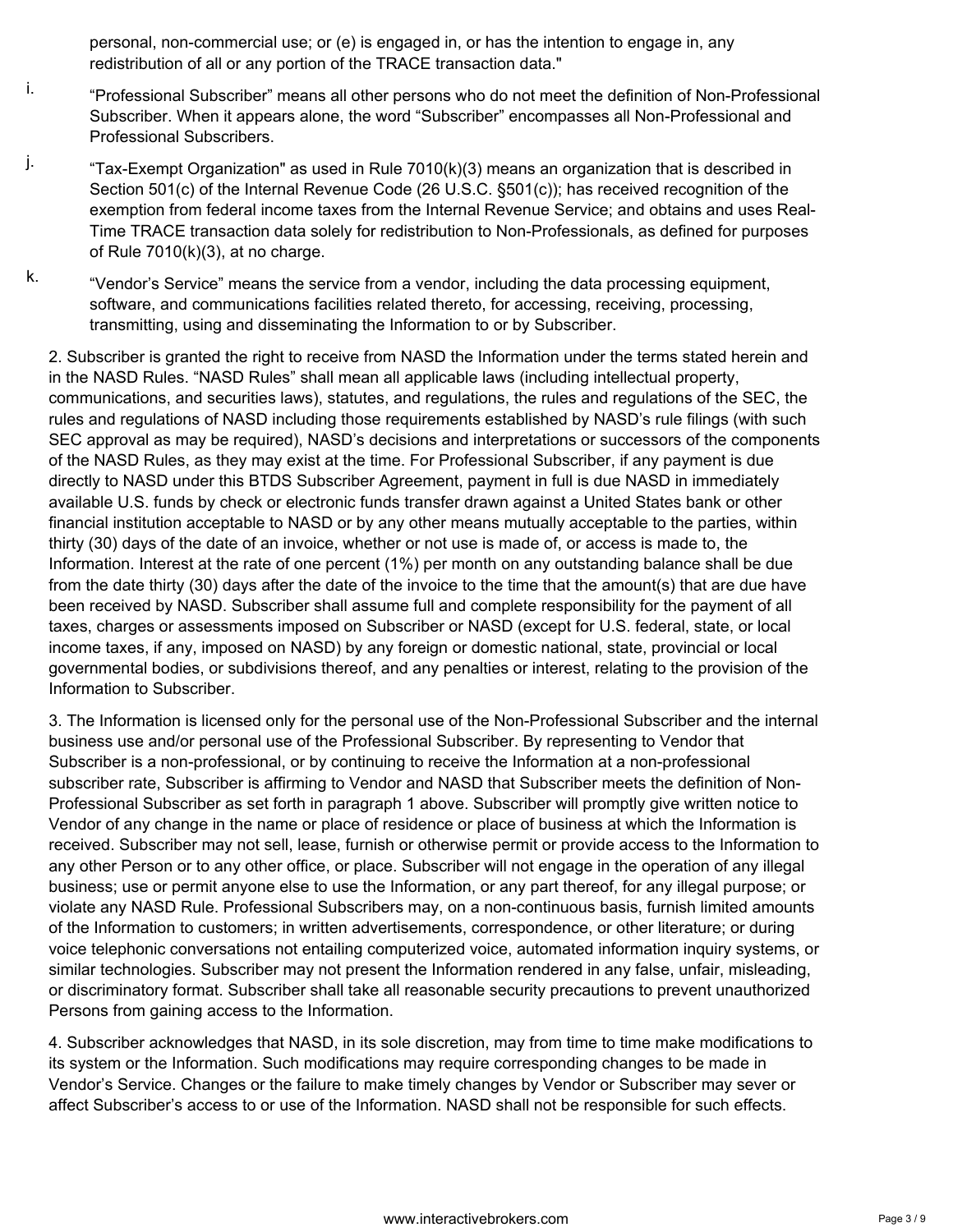5. NASD grants to Subscriber a nonexclusive, non-transferable, non-assignable license during the term of this BTDS Subscriber Agreement to receive and use the Information transmitted to it by Vendor for any purpose not inconsistent with the terms of this BTDS Subscriber Agreement or with the NASD Rules. Subscriber acknowledges and agrees that NASD owns all right, title and interest, including intellectual property and other proprietary rights in and to the Information and any further derivatives or compilations thereof. Subscriber further acknowledges and agrees that NASD's third party providers own all right, title and interest, including intellectual property and other proprietary rights in and to their respective Information. In the event of any misappropriation or misuse, NASD and its third party providers shall have the right to obtain injunctive relief for their respective materials, and Subscriber agrees that NASD and each of its third party providers shall be a third party beneficiary of this BTDS Subscriber Agreement for such purpose. Subscriber will attribute the source of the Information as appropriate under all the circumstances, and will not remove or modify any proprietary notices contained within the Information. Subscriber agrees not to use any trade or service mark that belongs to NASD or any of NASD's subsidiaries or affiliates, registered or unregistered, without the prior written permission of NASD, and even after receiving written permission, in any way that would infringe upon such marks under applicable law. If NASD so elects, Subscriber shall assign and shall ensure that all of its agents assign, all right, title and interest in and to any suit, including its subject matter, of or concerning the System, the Information or which otherwise arises out of or is related to this Agreement, to NASD.

6. Subscriber acknowledges that: (a) NASD is registered with the SEC as a registered national securities association pursuant to Section 15A of the Securities Exchange Act of 1934 (the Act); (b) NASD has a statutory obligation to protect investors and the public interest and to ensure the integrity of Information (including the Information supplied to investors and the public); (c) Section  $19(g)(1)$  of the Act mandates that NASD, as a self-regulatory organization, comply with the provisions of the Act, the rules and regulations there under, and the NASD Rules; and (d) NASD has jurisdiction to enforce compliance with the Act, the rules and regulations promulgated there under, and the NASD Rules over its members, Vendor and Subscriber. Subscriber acknowledges that NASD, when required to do so by NASD in fulfillment of it's statutory obligations, may by notice to Vendor or Subscriber unilaterally limit or terminate the right of any or all Persons to receive or use the Information, and that Vendor and Subscriber will immediately comply with any such notice and will terminate or limit the furnishing of the Information and confirm such compliance by notice to NASD. Any affected Person will have available to it such procedural protections as are provided by the Act and applicable rules thereunder. NASD shall not have any liability when complying with such statutory obligations.

7. Professional Subscriber shall make its premises available to NASD for physical inspection of Vendor's Service and of Professional Subscriber's access, receipt, processing, use, display and dissemination of the Information (including review of any records regarding use of, or access to, the Information and the number and locations of all devices that receive Information), all at reasonable times, upon reasonable notice, to ensure compliance with this BTDS Subscriber Agreement. Non-professional Subscriber shall comply promptly with any reasonable request from NASD for information regarding the Non-Professional Subscriber's access, receipt, processing, use, display and dissemination of the Information.

8. To the extent permitted by applicable law, Subscriber acknowledges and agrees that the termination of the Vendor's Service for failure to make payments shall not be deemed or considered to be, and Subscriber waives any right to represent or assert that any such exercise constitutes, an act or omission or an improper denial or limitation of access by NASD to any service or facility operated by NASD as contemplated in Section 11A of the Exchange Act, or any other provision of the Exchange Act, or any rule, regulation, or interpretation adopted thereunder.

9. WARRANTIES; DISCLAIMERS OF WARRANTIES. EACH PARTY REPRESENTS AND WARRANTS THAT IT SHALL OBTAIN, MAINTAIN AND COMPLY WITH ALL PERMITS, CONSENTS AND APPROVALS NECESSARY FOR SUCH PARTY TO ENTER INTO AND FULFILL ITS OBLIGATIONS UNDER THIS AGREEMENT. NASD WILL ENDEAVOR TO OFFER THE INFORMATION AS PROMPTLY AND AS ACCURATELY AS IS REASONABLY PRACTICABLE. IN THE EVENT THAT THE INFORMATION IS NOT AVAILABLE AS A RESULT OF A FAILURE BY NASD OR ITS THIRD PARTY PROVIDERS TO PERFORM ITS OBLIGATIONS UNDER THIS AGREEMENT, NASD OR ITS THIRD PARTY PROVIDERS WILL ENDEAVOR, GIVING DUE REGARD FOR THE COST, TIME, AND EFFECT ON OTHER USERS, TO CORRECT ANY SUCH FAILURE. IN THE EVENT THAT THE INFORMATION IS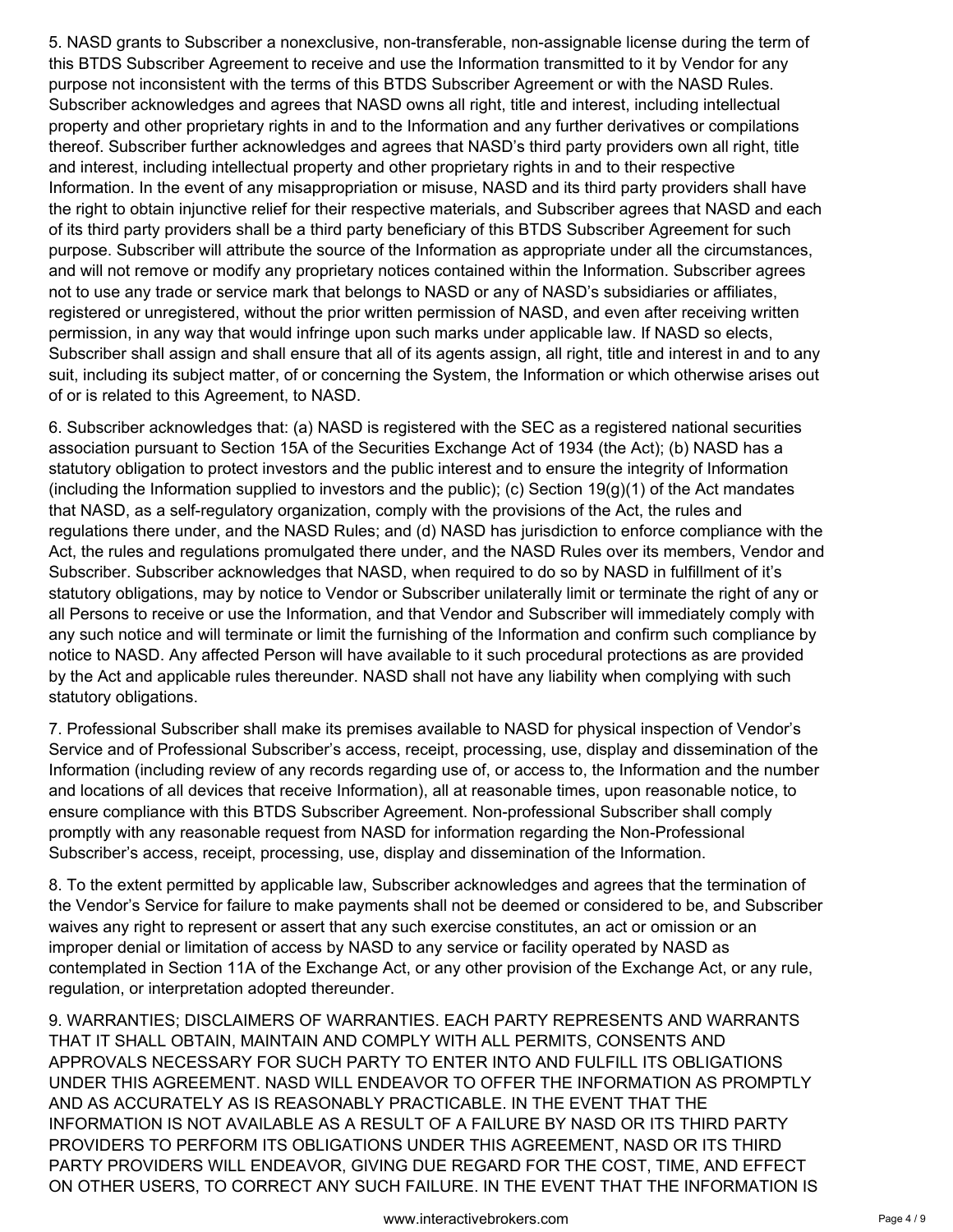NOT AVAILABLE, IS DELAYED, IS INTERRUPTED, IS INCOMPLETE OR IS NOT ACCURATE OR IS OTHERWISE MATERIALLY AFFECTED FOR AN ENTIRE BUSINESS DAY AND REMAINS AFFECTED AT THE COMMENCEMENT OF THE IMMEDIATELY SUCCEEDING BUSINESS DAY DUE TO THE SOLE NEGLIGENCE OF NASD (EXCEPT FOR A REASON PERMITTED IN THE BTDS VENDOR AGREEMENT), SUBSCRIBER'S EXCLUSIVE REMEDY AGAINST NASD SHALL BE, (A) IF SUBSCRIBER CONTINUES TO RECEIVE THE INFORMATION OR ANY OTHER DATA AND/OR INFORMATION OFFERED BY NASD, A PRORATED CREDIT OF ANY MONIES DUE FOR AND DIRECTLY ATTRIBUTABLE TO THE AFFECTED INFORMATION TO NASD FROM SUBSCRIBER FOR THE PERIOD AT ISSUE OR, (B) IF SUBSCRIBER NO LONGER RECEIVES EITHER THE INFORMATION OR ANY OTHER DATA AND/OR INFORMATION OFFERED BY NASD, A PRORATED REFUND OF ANY MONIES DUE FOR THE AFFECTED INFORMATION TO NASD FROM SUBSCRIBER FOR THE PERIOD AT ISSUE. SUCH CREDIT OR REFUND SHALL BE REQUESTED BY NOTICE TO NASD WITH ALL PERTINENT DETAILS. BEYOND THE WARRANTIES STATED IN THIS SECTION, THERE ARE NO OTHER WARRANTIES OF ANY KIND, EXPRESS, IMPLIED OR STATUTORY (INCLUDING TITLE, OWNERSHIP, INTELLECTUAL PROPERTY INFRINGEMENT, TIMELINESS, TRUTHFULNESS, SEQUENCE, COMPLETENESS, ACCURACY, AVAILABILITY, FREEDOM FROM INTERRUPTION, ANY IMPLIED WARRANTIES ARISING FROM TRADE USAGE, COURSE OF DEALING, OR COURSE OF PERFORMANCE, OR THE IMPLIED WARRANTIES OF MERCHANTABILITY OR FITNESS FOR A PARTICULAR USE OR PURPOSE).

# 10. NASD'S LIMITATION OF LIABILITY.

(a) EXCEPT AS MAY OTHERWISE BE SET FORTH HEREIN, NEITHER NASD NOR ITS THIRD PARTY PROVIDERS SHALL BE LIABLE TO SUBSCRIBER, ITS VENDOR OR TO ANY OTHER PERSON FOR INDIRECT, SPECIAL, PUNITIVE, CONSEQUENTIAL, OR INCIDENTAL LOSS OR DAMAGE (INCLUDING TRADING LOSSES, LOSS OF OPPORTUNITY, LOSS OF ANTICIPATED REVENUES, LOSS OF ANTICIPATED PROFITS, LOSS BY REASON OF SHUTDOWN IN OPERATION OR INCREASED EXPENSES OF OPERATION, OR OTHER LOSS OR DAMAGE) OF ANY NATURE ARISING FROM ANY CAUSE WHATSOEVER, EVEN IF NASD HAS BEEN ADVISED OF THE POSSIBILITY OF SUCH LOSSES OR DAMAGES.

(b) NEITHER NASD NOR ITS THIRD PARTY PROVIDERS SHALL BE LIABLE TO SUBSCRIBER, VENDOR OR ANY OTHER PERSON FOR ANY UNAVAILABILITY, INTERRUPTION, DELAY, INCOMPLETENESS, OR INACCURACY OF THE INFORMATION UNLESS SUCH UNAVAILABILITY, INTERRUPTION, DELAY, INCOMPLETENESS, OR INACCURACY OF THE INFORMATION LASTS FOR AN ENTIRE BUSINESS DAY AND CONTINUES AT THE COMMENCEMENT OF THE IMMEDIATELY SUCCEEDING BUSINESS DAY.

(c) IF NASD OR ANY OF ITS THIRD PARTY PROVIDERS IS FOR ANY REASON HELD LIABLE, WHETHER IN TORT, CONTRACT OR OTHERWISE, THE AGGREGATE LIABILITY OF NASD FOR ALL REASONS DURING THE TERM OF THIS AGREEMENT IS LIMITED TO THE LOWER OF: (1) IF SUBSCRIBER CONTINUES TO RECEIVE THE INFORMATION OR ANY OTHER DATA AND/OR INFORMATION OFFERED BY NASD, A PRORATED CREDIT OF ANY MONIES DUE TO NASD FROM SUBSCRIBER FOR THE PERIOD AT ISSUE OR, IF SUBSCRIBER NO LONGER RECEIVES EITHER THE INFORMATION OR ANY OTHER DATA AND/OR INFORMATION OFFERED BY NASD, A REFUND OF ANY MONIES DUE TO NASD FROM SUBSCRIBER FOR THE PERIOD AT ISSUE; OR (2) U.S. \$5000.00.

(d) THIS SECTION SHALL NOT RELIEVE NASD, ITS THIRD PARTY PROVIDERS OR SUBSCRIBER FROM LIABILITY FOR DAMAGES THAT RESULT FROM THEIR OWN GROSS NEGLIGENCE OR WILLFUL MISCONDUCT, OR FROM PERSONAL INJURY OR WRONGFUL DEATH CLAIMS.

(e) SUBSCRIBER, VENDOR AND NASD UNDERSTAND AND AGREE THAT THE TERMS OF THIS SECTION REFLECT A REASONABLE ALLOCATION OF RISK AND LIMITATION OF LIABILITY.

(f) NOTWITHSTANDING ANYTHING CONTAINED HEREIN TO THE CONTRARY, NASD SHALL NOT BE RESPONSIBLE FOR OR LIABLE TO SUBSCRIBER, OR ANY PERSON FOR ANY UNAVAILABILITY, INTERRUPTION, DELAY, INCOMPLETENESS, OR INACCURACY OF INFORMATION THAT IS NOT CAUSED SOLELY BY THE NEGLIGENCE OF NASD.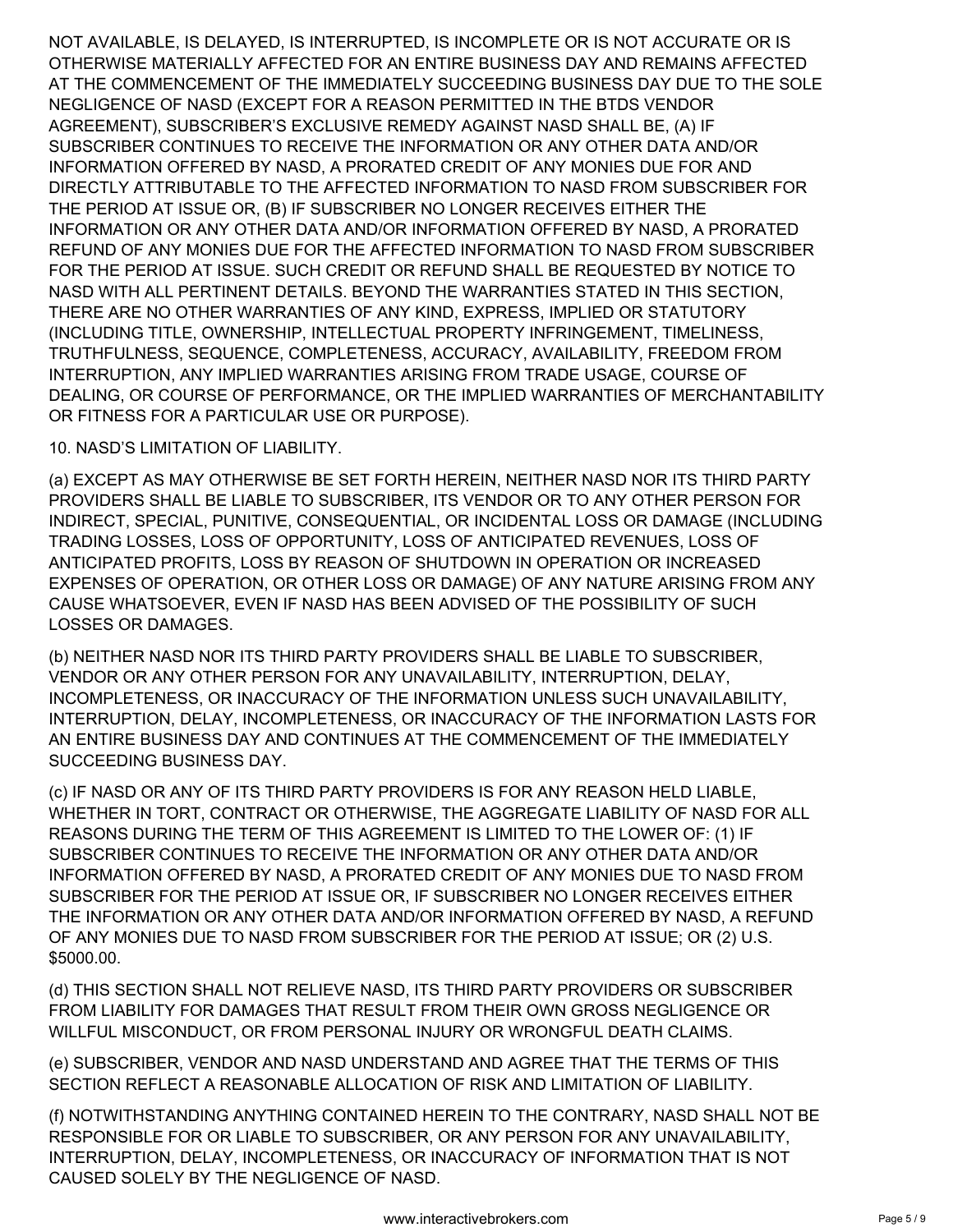(g) NOTWITHSTANDING ANYTHING CONTAINED HEREIN TO THE CONTRARY, NASD SHALL NOT BE LIABLE TO SUBSCRIBER OR ANY PERSON FOR THE UNAVAILABILITY, INTERRUPTION, DELAY, INCOMPLETENESS OR INACCURACY OF INFORMATION FROM NASD'S THIRD PARTY PROVIDERS, OR FOR THE INFRINGEMENT OF ANY PERSON'S INTELLECTUAL PROPERTY OR OTHER RIGHTS BY THE INFORMATION PROVIDED TO NASD BY THIRD PARTY PROVIDERS.

11. THIRD PARTY PROVIDERS' LIMITATIONS OF LIABILITIES.

(a) NASD'S THIRD PARTY PROVIDERS SHALL HAVE NO LIABILITY FOR THE INACCURACY, UNAVAILABILITY, INCOMPLETENESS OR INTERRUPTION OF, OR FOR DELAYS OR OMISSIONS IN, ANY OF THE INFORMATION OR SERVICES PROVIDED BY THEM. NASD'S THIRD PARTY PROVIDERS SHALL HAVE NO LIABILITY FOR ANY INDIRECT, SPECIAL, PUNITIVE, CONSEQUENTIAL, OR INCIDENTAL LOSS OR DAMAGE (INCLUDING TRADING LOSSES, LOSS OF OPPORTUNITY, LOSS OF ANTICIPATED REVENUES, LOSS OF ANTICIPATED PROFITS, LOSS BY REASON OF SHUTDOWN IN OPERATION OR INCREASED EXPENSES OF OPERATION, OR OTHER LOSS OR DAMAGE) OF ANY NATURE ARISING FROM ANY CAUSE WHATSOEVER, EVEN IF THE THIRD PARTY PROVIDERS HAVE BEEN ADVISED OF THE POSSIBILITY OF SUCH LOSSES OR DAMAGES.

(b) SUBSCRIBER AND VENDOR ACKNOWLEDGE AND AGREE THAT NASD'S THIRD PARTY PROVIDERS HAVE EXCLUSIVE PROPRIETARY RIGHTS IN THEIR RESPECTIVE INFORMATION.

(c) SUBSCRIBER AND VENDOR AGREE THAT ACCESS TO THE INFORMATION OR SERVICES OF NASD'S THIRD PARTY PROVIDERS IS SUBJECT TO NASD'S RECEIPT OF THE INFORMATION OR SERVICES FROM SUCH THIRD PARTY PROVIDERS PURSUANT TO THE AGREEMENTS BETWEEN NASD AND SUCH THIRD PARTY PROVIDERS AND THAT NASD'S ACCESS TO AND RECEIPT OF SUCH INFORMATION OR SERVICES MAY BE DELAYED, TERMINATED OR OTHERWISE AFFECTED.

12. Subscriber will indemnify, defend and hold harmless NASD and its employees, officers, directors, and other agents from any and all Claims or Losses imposed on, incurred by or asserted as a result of or relating to: (a) any noncompliance by Subscriber with the terms and conditions hereof; (b) any third-party actions related to Subscriber's receipt and use of the Information, whether authorized or unauthorized under this BTDS Subscriber Agreement including any claim of infringement or other violation of an intellectual property right by Subscriber, its actions or omissions, equipment, or other property; and (c) any defense of or participation by NASD in any action, suit, arbitration, mediation, judicial or administrative proceeding, or any other proceeding involving any Claims or Losses described in this BTDS Subscriber Agreement. The indemnification provided by this Section 12 shall include NASD's investigative and administrative costs relating to the detection of any material noncompliance by Subscriber as provided above, or any access, receipt, processing, use, transmission or dissemination of the Information by any other Person, provided, however, that such costs are not excessive as compared to the injury NASD could suffer as a result of any such non-compliance.

13. Subscriber and Vendor agree that NASD may enforce the terms of this BTDS Subscriber Agreement against any Person, whether or not Vendor or Subscriber is a party to any such action, or against Vendor or Subscriber, and Vendor and Subscriber agree that NASD shall be a third party beneficiary of this BTDS Agreement for such purpose. In any action there shall be available injunctive relief or damages, with the prevailing party being awarded costs and attorneys' fees (including in-house counsel).

14. In the event of any conflict between the terms of this BTDS Subscriber Agreement and of the Vendor's agreements with Subscriber, the terms of this BTDS Subscriber Agreement shall prevail as between NASD and Subscriber.

15. Subscriber acknowledges and agrees that Vendor is not an agent of NASD and is not authorized to add to or delete from this BTDS Subscriber Agreement and is not authorized to modify any provision of this BTDS Subscriber Agreement. Vendor is obligated to provide notice of NASD changes to Subscriber, but if Vendor does not, NASD's notice to Vendor is still effective as to Subscriber, including notice of cancellation.

16. In addition to the termination provisions in the Vendor's agreement with Subscriber, this BTDS Subscriber Agreement may be terminated by Subscriber on thirty (30) days written notice to Vendor and by NASD on thirty (30) days written notice either to Vendor or Subscriber. In the event of Subscriber breach,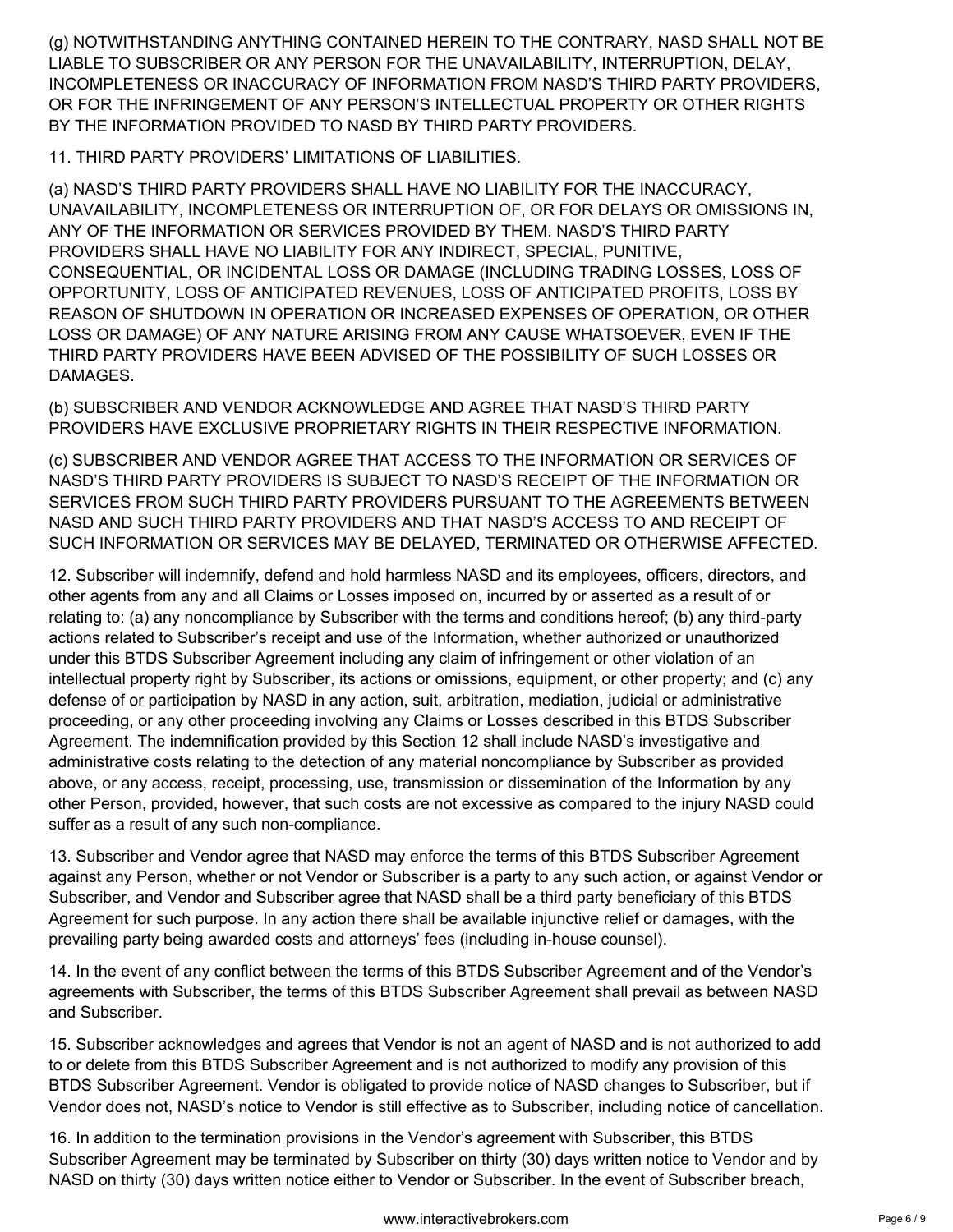discovery of the falsity of any representation or warranty of Subscriber, or where directed by NASD in its regulatory authority, NASD may terminate this BTDS Subscriber Agreement on not less than three (3) days written notice to Subscriber provided either by NASD or Vendor.

17. NASD does not endorse or approve any equipment, Vendor, or Vendor's Service.

18. Natural persons executing this BTDS Subscriber Agreement warrant and represent that they are at least eighteen (18) years of age. Subscriber and the Person executing this BTDS Subscriber Agreement on behalf of Subscriber that is a proprietorship, corporation, partnership or other entity, represent that such Person is duly authorized by all necessary and appropriate corporate or other action to execute this BTDS Subscriber Agreement on behalf of Subscriber. All notices, invoices, and other communications required to be given to NASD under this BTDS Subscriber Agreement shall be in writing, and shall be directed to: Data Administrator, NASD Market Operations, 9509 Key West Avenue, Rockville, MD 20853, Toll-Free Telephone #: 866-776-0800, Fax #: 240-386-6225, or to Subscriber at the last address known to the Vendor, and shall be deemed to have been duly given upon actual receipt by the parties, or upon constructive receipt if sent by certified mail, postage pre-paid, return receipt requested, at such address or to such other address as any party hereto shall hereafter specify by written notice to the other party or parties hereto. Notices of breach or default or termination shall also be sent to National Association of Securities Dealers, Inc., 1735 K Street, N.W., 10th Floor, Washington, D.C. 20006-1500, Attn: NASD Office of General Counsel – Commercial Contracts Group.

20. Subscriber shall not assign this BDTS Subscriber Agreement (including by operation of law). Notwithstanding the foregoing, this BDTS Subscriber Agreement shall be binding upon and inure to the benefit of the parties and their permitted successors and assigns.

21. Except as may be otherwise set forth herein, NASD may modify any part of this BDTS Subscriber Agreement on forty-five (45) days prior notice. NASD shall notice Subscriber of any change in this BTDS Subscriber Agreement by posting such change to the following http://www.nasd/trace.asp Subscriber's failure to reject by written notice to Vendor the modification within thirty (30) days of the effective date of the modification shall be deemed to be an acceptance of the modification. Any rejection by Subscriber of any amendment made by NASD in accordance with this Section 21 may, at NASD's sole discretion, result in termination of this BTDS Subscriber Agreement by Vendor or NASD. Except as otherwise provided herein, no provision of this BTDS Subscriber Agreement, or any attachments which are a part hereof, may be amended, modified or waived unless by an instrument in writing executed on behalf of each of the parties by their respective duly-authorized officers.

22. This BTDS Subscriber Agreement shall be deemed to have been made in the State of New York and shall be construed and enforced in accordance with the laws of the State of New York, without reference to principles of conflicts of laws thereof. Each party irrevocably agrees that any legal action, suit or proceeding (other than entry or enforcement of an arbitration award or decision) brought by it in any way arising out of this BTDS Subscriber Agreement must be brought solely and exclusively in the United States District Court for the Southern District of New York or in the state courts of the State of New York in New York County and irrevocably accepts and submits to the sole and exclusive jurisdiction of each of the aforesaid courts in personam, generally and unconditionally with respect to any action, suit or proceeding brought by it or against it by the other party; provided, however, that this Section 22 shall not prevent a party against whom any legal action, suit or proceeding is brought by the other party in the state courts of the State of New York in New York County from seeking to remove such legal action, suit or proceeding, pursuant to applicable Federal Law, to the district court of the United States for the district and division embracing New York County, and in the event an action is so removed each party irrevocably accepts and submits to the jurisdiction of the aforesaid district court. Each party hereto further irrevocably consents to the service of process from any of the aforesaid courts by mailing copies thereof by registered or certified mail, postage prepaid, to such party at its address designated pursuant to this BTDS Subscriber Agreement, with such service of process to become effective thirty (30) days after such mailing. Each party hereby irrevocably waives their right to a jury trial.